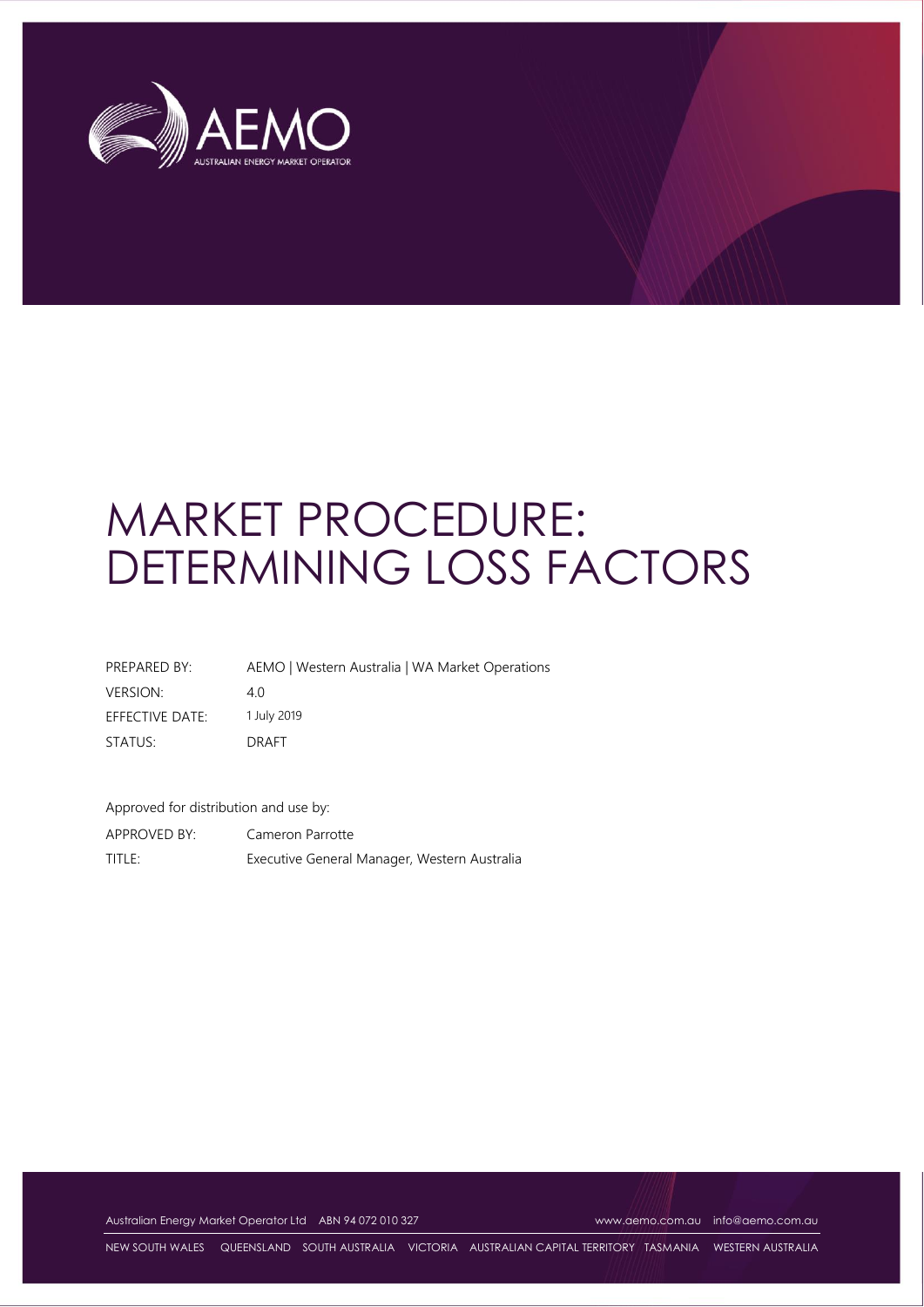

# **VERSION RELEASE HISTORY**

| Version | <b>Effective Date</b> | Summary of Changes                                                                                                                                                                                                                                                                                                                                                                                                                                                                                                                                         |
|---------|-----------------------|------------------------------------------------------------------------------------------------------------------------------------------------------------------------------------------------------------------------------------------------------------------------------------------------------------------------------------------------------------------------------------------------------------------------------------------------------------------------------------------------------------------------------------------------------------|
| 1.0     | 21 September 2006     | Market Procedure for Determining Loss Factors                                                                                                                                                                                                                                                                                                                                                                                                                                                                                                              |
| 2.0     | 20 May 2013           | Amendments to Market Procedure resulting from PC_2012_09                                                                                                                                                                                                                                                                                                                                                                                                                                                                                                   |
| 3.0     | 30 November 2015      | Changes resulting from the transfer of functions from the IMO to AEMO                                                                                                                                                                                                                                                                                                                                                                                                                                                                                      |
| 4.0     | 1 July 2019           | Changes to:<br>reflect the Procedure Change Proposal AEPC_2019_06 related to the<br>Rule Change Proposal RC_2014_06: Removal of Resource Plans and<br>Dispatchable Loads;<br>remove the list of specific references services, instead to require<br>Western Power to document the mapping of all applicable reference<br>services under the approved access arrangement current at the time;<br>include WEM Rule references for increased accessibility; and<br>$\bullet$<br>make administrative improvements, including an updated template.<br>$\bullet$ |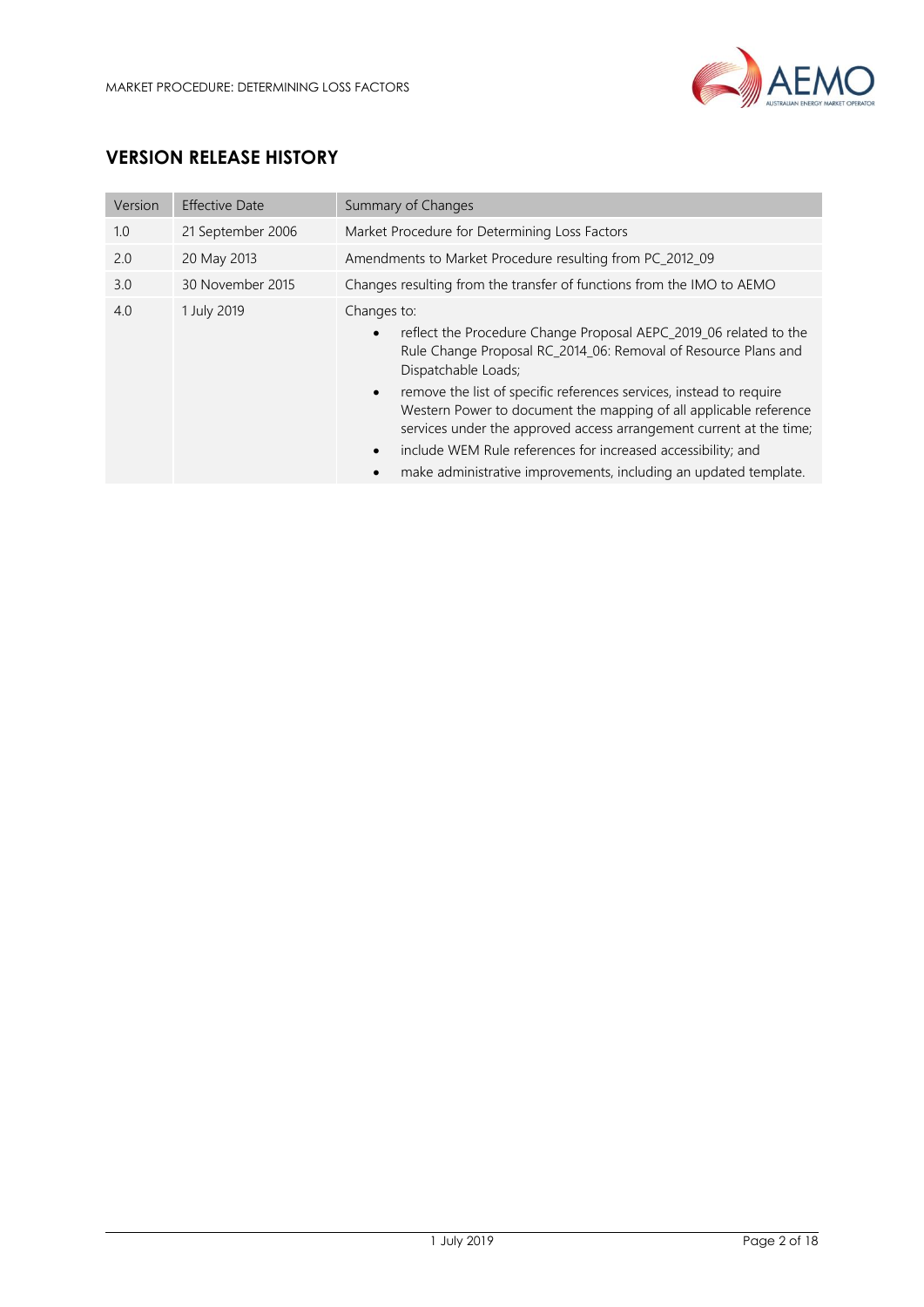

#### **CONTENTS**

| 1.   | <b>INTRODUCTION</b>                                               | 4              |
|------|-------------------------------------------------------------------|----------------|
| 1.1. | Purpose and scope                                                 | 4              |
| 1.2. | Definitions and interpretation                                    | $\overline{4}$ |
| 1.3. | Related documents                                                 | 6              |
| 2.   | DETERMINATION AND PROVISION OF LOSS FACTORS                       | 6              |
| 2.1. | Assignment of Connection Points to Loss Factor Classes            | 6              |
| 2.2. | Annual recalculation of Loss Factors                              | $\overline{7}$ |
| 2.3. | Creation of new Loss Factor Classes                               | $\overline{7}$ |
| 2.4. | Reassessment of Loss Factors [clause 2.27.15]                     | 7              |
| 2.5. | Failure to provide Loss Factors                                   | 10             |
| 3.   | LOSS FACTOR CLASSIFICATION SYSTEMS [CLAUSE 2.27.4]                | 10             |
| 3.1. | TLF Classes - Western Power                                       | 10             |
| 3.2. | DLF Classes - Western Power                                       | 11             |
| 4.   | LOSS FACTOR CALCULATION METHODOLOGIES                             | 13             |
| 4.1. | TLF Methodology - Western Power                                   | 13             |
| 4.2. | DLF Methodology - Western Power                                   | 15             |
| 5.   | DOCUMENTATION, PROCESS CHANGE AND REVIEW                          | 17             |
| 5.1. | Documentation requirements                                        | 17             |
| 5.2. | Changes to a Network Operator's Loss Factor calculation processes | 17             |
| 5.3. | AEMO review of Loss Factor calculation processes                  | 18             |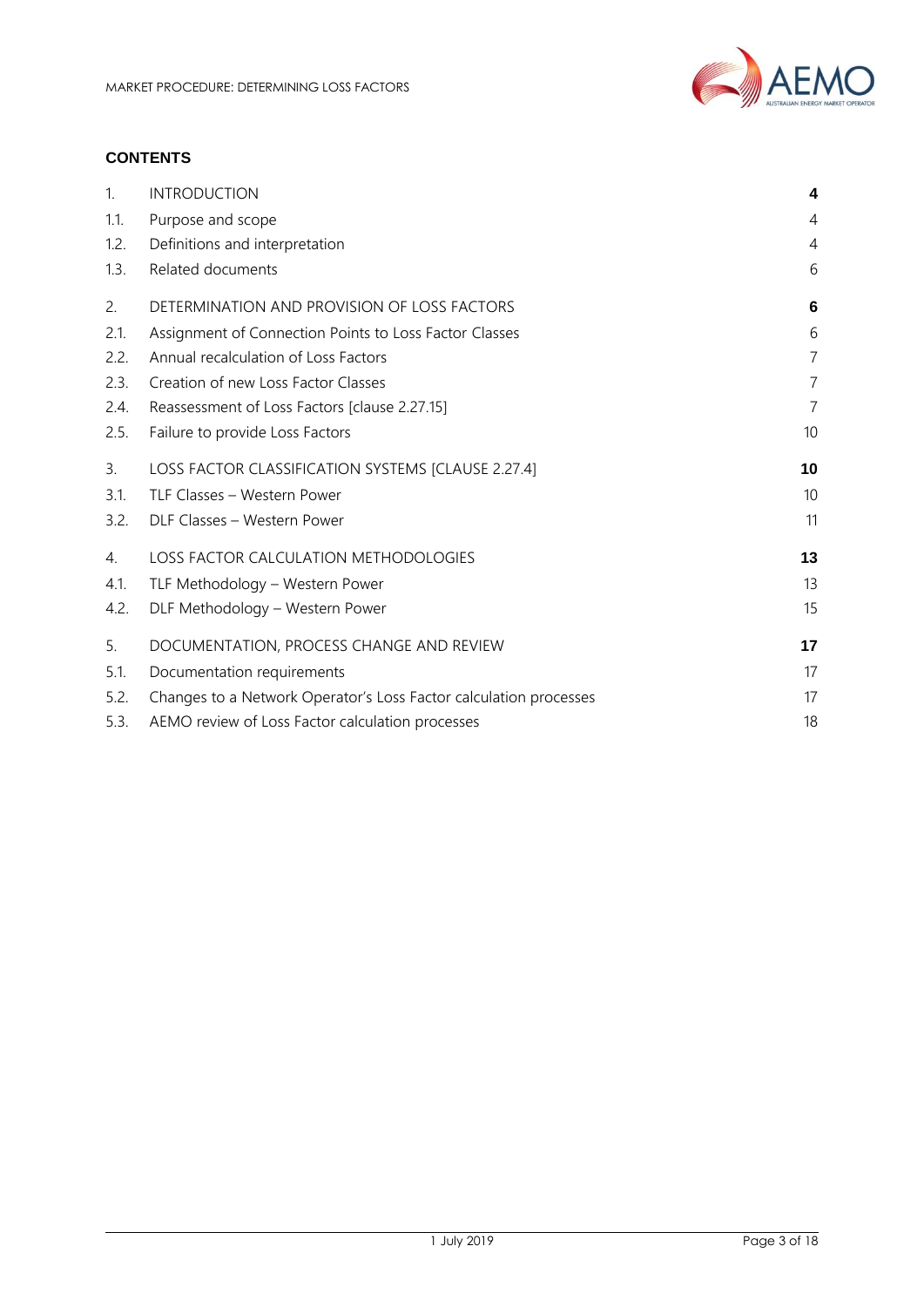

# <span id="page-3-0"></span>**1. INTRODUCTION**

# <span id="page-3-1"></span>**1.1. Purpose and scope**

- 1.1.1. This is the Market Procedure for Determining Loss Factors (Procedure) made under clause 2.27.17 of the Wholesale Electricity Market (WEM) Rules.
- 1.1.2. This Procedure has effect only for the purposes set out in the WEM Rules and the WEM Rules prevail over these Procedures to the extent of any inconsistency.
- 1.1.3. The purpose of this Procedure is to describe the standards, methodologies, classification systems and procedures to be used by all Network Operators in determining Loss Factors.
- 1.1.4. A Network Operator is not required to comply with obligations prescribed in section 5 of this Procedure if it has no Required Connection Points.
- 1.1.5. In this Procedure where obligations are conferred on a Rule Participant that Rule Participant must comply with the relevant obligations in accordance with clauses 2.9.7, 2.9.7A, 2.9.7B, 2.9.7C and 2.9.8 of the WEM Rules, as applicable.
- 1.1.6. Reference to particular WEM Rules within the Procedure in bold and square brackets **[clause XX]**  are included for convenience only and are not part of this Procedure.

#### <span id="page-3-2"></span>**1.2. Definitions and interpretation**

Terms defined in the WEM Rules have the same meanings in this Procedure unless otherwise specified in this clause.

The words, phrases and abbreviations in the table below have the meanings set out opposite them in the table when used in this Procedure.

| Term                            | Definition                                                                                                                                                                                                                                                                                                                                                                                                                                                                                                                                                        |
|---------------------------------|-------------------------------------------------------------------------------------------------------------------------------------------------------------------------------------------------------------------------------------------------------------------------------------------------------------------------------------------------------------------------------------------------------------------------------------------------------------------------------------------------------------------------------------------------------------------|
| <b>Access Contract</b>          | Has the meaning given to it in the Electricity Networks Access Code 2004.                                                                                                                                                                                                                                                                                                                                                                                                                                                                                         |
| Applicable Reference<br>Service | The subset of Reference Services that are offered by Western Power for the purposes<br>of providing access to the Western Power Network, and documented in Western<br>Power's access arrangement as approved by the Economic Regulation Authority and<br>in effect at the time.                                                                                                                                                                                                                                                                                   |
| Connection Point                | Has the meaning given to it in the Electricity Networks Access Code 2004. Typically<br>each Connection Point in the WEM is identified by a National Meter Identifier (NMI),<br>but in some cases Western Power may treat a number of NMIs as a single logical<br>Connection Point in an Access Contract. This means that a Connection Point as<br>defined by Western Power may relate to several Loads in the WEM (each identified by<br>a NMI) or to several Scheduled Generators or Non-Scheduled Generators (each of<br>which may relate to one or more NMIs). |
| Distribution System             | Has the meaning given to it in the Electricity Networks Access Code 2004.                                                                                                                                                                                                                                                                                                                                                                                                                                                                                         |
| <b>DLF</b>                      | Means Distribution Loss Factor.                                                                                                                                                                                                                                                                                                                                                                                                                                                                                                                                   |
| <b>DLF Analysis Period</b>      | In respect of the annual recalculation of Distribution Loss Factors, the 12 month period<br>ending on 31 December of the year immediately prior to the 1 June deadline by which<br>the recalculated Distribution Loss Factors must be provided to AEMO.                                                                                                                                                                                                                                                                                                           |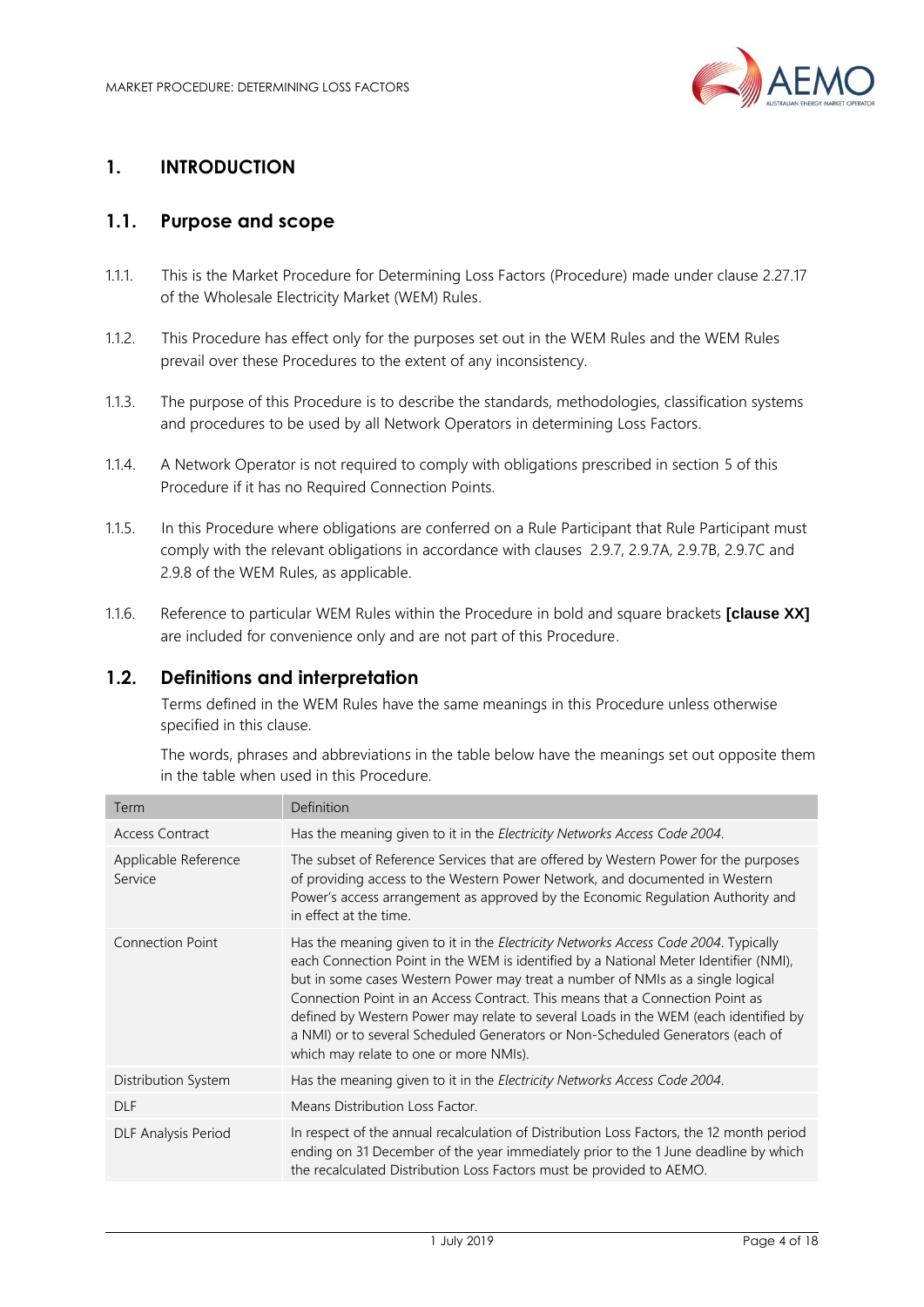

| Term                                           | Definition                                                                                                                                                                                                                                                                                                   |
|------------------------------------------------|--------------------------------------------------------------------------------------------------------------------------------------------------------------------------------------------------------------------------------------------------------------------------------------------------------------|
| <b>DLF Class</b>                               | Means Distribution Loss Factor Class.                                                                                                                                                                                                                                                                        |
| <b>Entry Point</b>                             | Has the meaning given to it in the Electricity Networks Access Code 2004.                                                                                                                                                                                                                                    |
| <b>Exit Point</b>                              | Has the meaning given to it in the Electricity Networks Access Code 2004.                                                                                                                                                                                                                                    |
| Market Operations                              | The group within AEMO responsible for day to day administration of Loss Factors.<br>Contact details for Market Operations (WA) are available on the Market Web Site.                                                                                                                                         |
| Peak Consumption                               | Means the Contracted Maximum Demand (CMD) for an Exit Point declared in an<br>Access Contract, or where no CMD is declared, it means the peak demand that is likely<br>to occur at an exit point over a 12 month period as determined by the Network<br>Operator, acting as a reasonable and prudent person. |
| Pricing Zone                                   | A grouping of several Substations based on their location, as defined in the 'Price List'<br>for the relevant year and documented in Western Power's access arrangement as<br>approved by the Economic Regulation Authority and in effect at the time.                                                       |
| Registered Market<br>Participant               | In respect of a Required Connection Point, the Market Participant to which the Facility<br>connected at that Connection Point is registered.                                                                                                                                                                 |
| Required Connection<br>Point                   | In respect of a Network Operator, a Connection Point in the Network Operator's<br>Network identified under clause 2.27.1(a) of the WEM Rules, for which the Network<br>Operator must determine a Loss Factor.                                                                                                |
| Substation                                     | Means the network equipment at which lines are switched for operational purposes,<br>and which may include one or more transformers so that some connected lines<br>operate at different nominal voltages to others. Substations are identified in the SWIS<br>by a Transmission Node Identifier (TNI).      |
| <b>TLF</b>                                     | Means Transmission Loss Factor.                                                                                                                                                                                                                                                                              |
| <b>TLF Analysis Period</b>                     | In respect of the annual recalculation of Transmission Loss Factors, the 12 month<br>period ending on the last day of February of the year immediately prior to the 1 June<br>deadline by which the recalculated Transmission Loss Factors must be provided to<br>AEMO.                                      |
| <b>TLF Calculation Program</b>                 | Means an appropriate industry standard package used by a Network Operator to<br>calculate Transmission Loss Factors.                                                                                                                                                                                         |
| <b>TLF Class</b>                               | Means Transmission Loss Factor Class.                                                                                                                                                                                                                                                                        |
| <b>Total Losses</b>                            | Means the total kWh losses from Western Power's distribution system over a DLF<br>Analysis Period, used by Western Power in the calculation of DLFs for its Required<br><b>Connection Points.</b>                                                                                                            |
| <b>Total Sales</b>                             | Means the total net kWh consumption from Western Power's distribution system over<br>a DLF Analysis Period, used by Western Power in the calculation of DLFs for its<br>Required Connection Points.                                                                                                          |
| <b>Transmission SWIN</b><br>Average TLF Class  | Means the TLF Class defined for the transmission system as a whole.                                                                                                                                                                                                                                          |
| Transmission System                            | Has the meaning given to it in the Electricity Networks Access Code 2004.                                                                                                                                                                                                                                    |
| <b>Transmission Urban</b><br>Average TLF Class | Means the TLF Class defined for the group of Substations assigned to the 'Urban' and<br>'CBD' Pricing Zones.                                                                                                                                                                                                 |
| Zone Substation                                | Means a Substation connecting the transmission and distribution System.                                                                                                                                                                                                                                      |

- 1.2.1. The following principles of interpretation apply to this Procedure unless otherwise expressly indicated:
	- a) references to time are references to Australian Western Standard Time;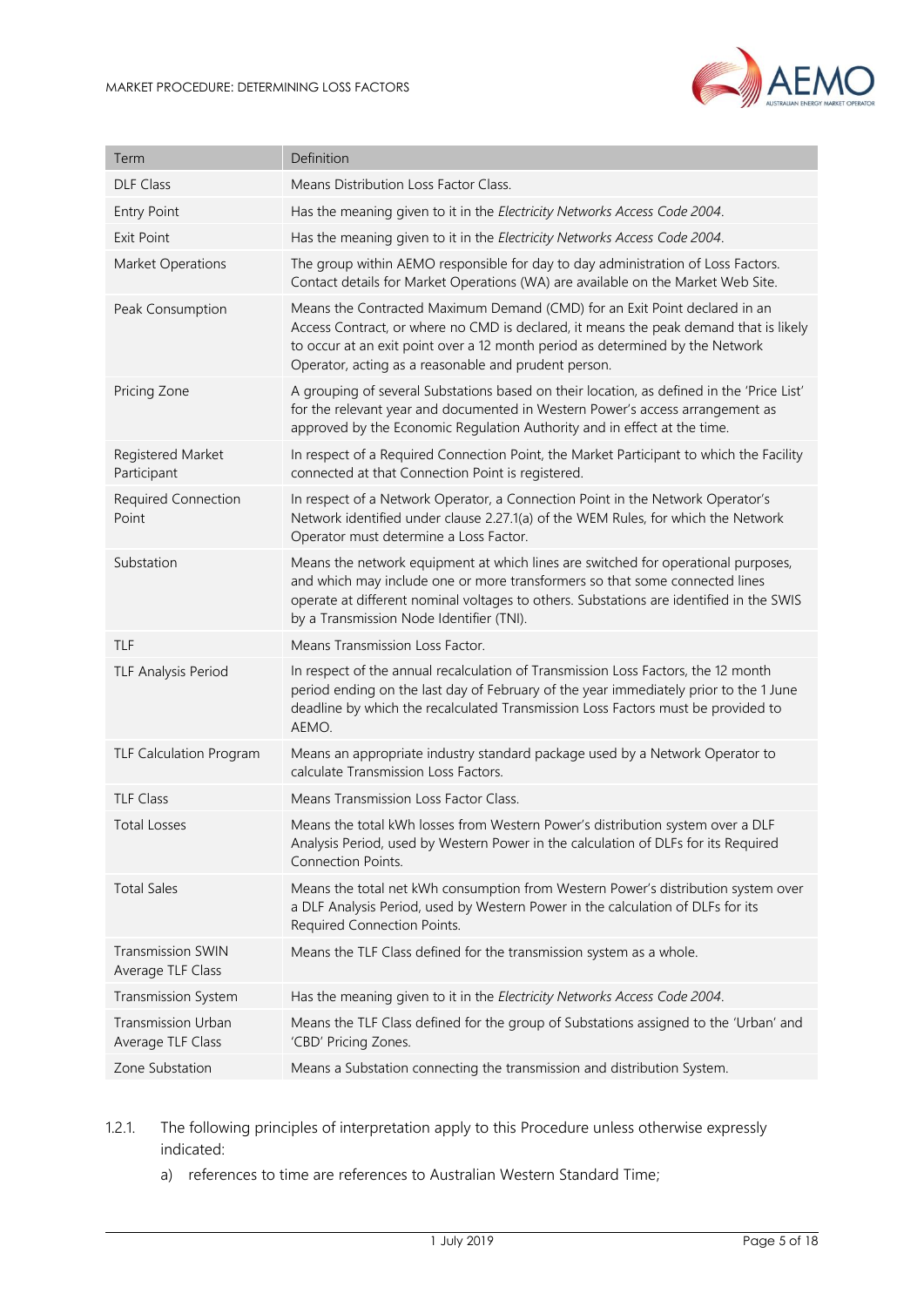

- b) terms that are capitalised, but not defined in this Procedure, have the meaning given in the WEM Rules;
- c) to the extent that this Procedure is inconsistent with the WEM Rules, the WEM Rules prevail to the extent of the inconsistency;
- d) a reference to the WEM Rules or Market Procedures includes any associated forms required or contemplated by the WEM Rules or Market Procedures; and
- e) words expressed in the singular include the plural and vice versa.

#### <span id="page-5-0"></span>**1.3. Related documents**

l

- 1.3.1. The following Market Procedure (available on the Market Web Site<sup>1</sup>) provides background information to this Procedure:
	- (a) Market Procedure: Notices and Communications;

# <span id="page-5-1"></span>**2. DETERMINATION AND PROVISION OF LOSS FACTORS**

#### <span id="page-5-2"></span>**2.1. Assignment of Connection Points to Loss Factor Classes**

- 2.1.1. When a Network Operator becomes aware of a new Required Connection Point in its Network (including a Connection Point for a Non-Dispatchable Load that is upgraded from basic to interval metering), the Network Operator must, as soon as practicable but before the information is required for use in calculations under the WEM Rules:
	- (a) determine the TLF Class and DLF Class for the Required Connection Point in accordance with the classification system prescribed for that Network Operator in section 3 of this Procedure [clause 2.27.12]; and
	- (b) provide to AEMO and the Registered Market Participant:
		- (i) the Loss Factor Classes for the Required Connection Point; and
		- (ii) the Trading Day from which the Loss Factor Classes will have effect. [clause 2.27.14]
- 2.1.2. When a change occurs to a Required Connection Point that might alter its applicable Loss Factor Classes, the Network Operator must, as soon as practicable but before the information is required for use in calculations under the WEM Rules:
	- (a) re-determine the Loss Factor Classes for the Required Connection Point in accordance with the classification system prescribed for that Network Operator in section 3 of this Procedure [clause 2.27.13]; and
	- (b) if the re-determination results in a change to the TLF Class or DLF Class, provide to AEMO and the Registered Market Participant:
		- (i) the new TLF Class or DLF Class (as applicable) for the Required Connection Point; and
		- (ii) the Trading Day from which the new Loss Factor Class will have effect, which must as far as practicable reflect the time of the change that triggered the re-determination. [clause 2.27.14]

<sup>1</sup> Available at [http://aemo.com.au/Electricity/Wholesale-Electricity-Market-WEM/Procedures.](http://aemo.com.au/Electricity/Wholesale-Electricity-Market-WEM/Procedures)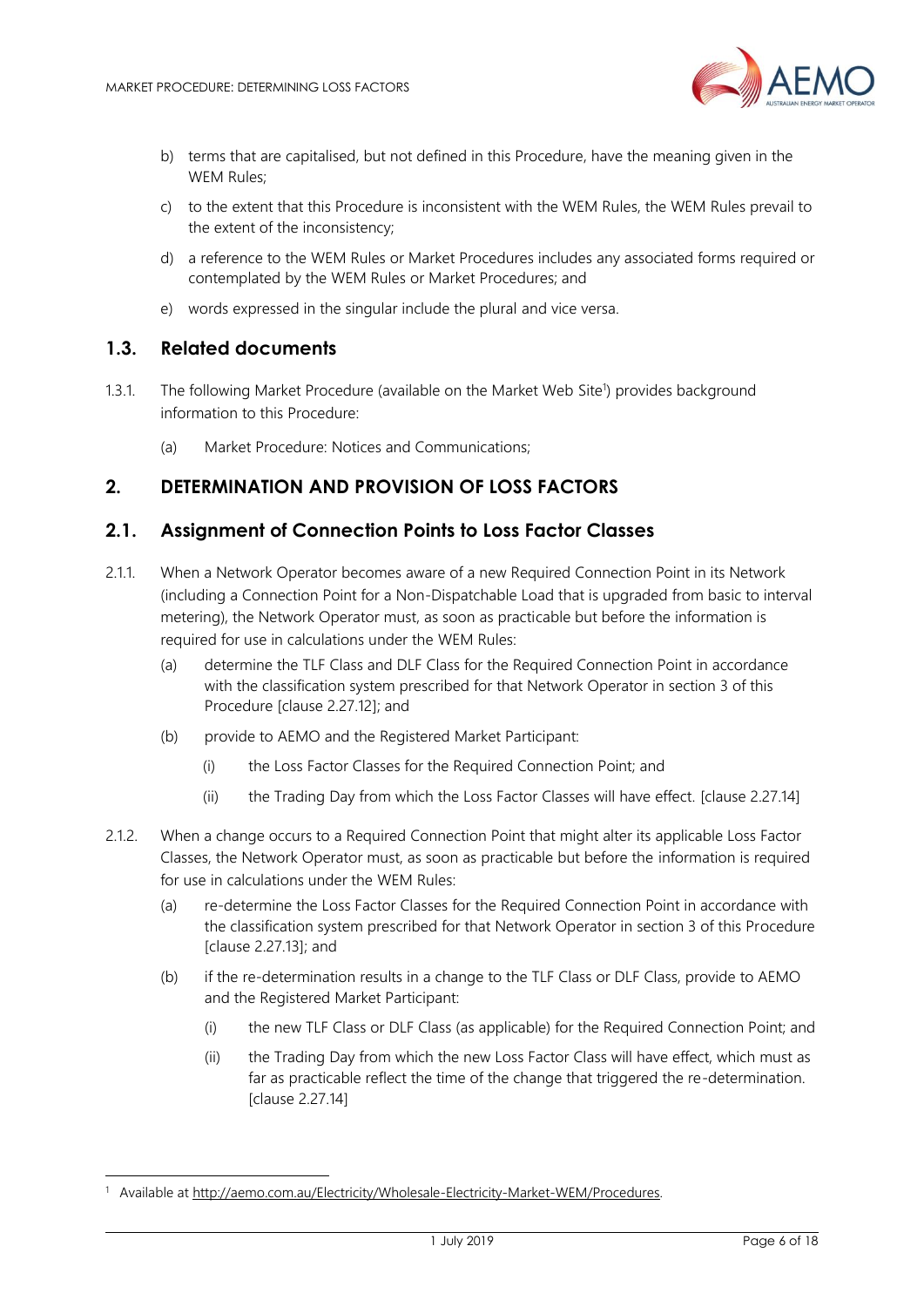

2.1.3. When a Network Operator becomes aware of a change of Registered Market Participant for a Required Connection Point, the Network Operator must as soon as practicable provide to the new Registered Market Participant the Loss Factor Classes for the Required Connection Point.

#### <span id="page-6-0"></span>**2.2. Annual recalculation of Loss Factors**

- 2.2.1. Each year by 1 June each Network Operator must:
	- (a) identify and document any changes to the list of Applicable Reference Services together with the associated Loss Factor Class as applicable;
	- (b) recalculate the Loss Factors for its Required Connection Points, in accordance with the methodology prescribed for that Network Operator in section 4 of this Procedure; and
	- (c) provide by email to Market Operations:
		- (i) updated TLFs and DLFs as applicable for each Loss Factor Class in the Network Operator's classification system [clause 2.27.6]; and
		- (ii) a written explanation of any change of more than 0.025 between an updated TLF or DLF and the previous value assigned to that Loss Factor Class.
- 2.2.2. Within two Business Days after receiving the updated TLFs and DLFs from a Network Operator under step 2.2.1(c), AEMO must publish on the Market Web Site:
	- (a) the list of Applicable Reference Services and the associated Loss Factor Class, as applicable;
	- (b) the updated TLFs and DLFs received from the Network Operator [clause 2.27.7];
	- (c) any written explanation of changes to TLFs or DLFs received from the Network Operator; and
	- (d) the Trading Day from which the updated TLFs and DLFs will apply, which must allow sufficient time for Rule Participants to identify and update any submission or forecast data that is dependent on Loss Factors. [clauses 2.27.8 and 2.27.9]

#### <span id="page-6-1"></span>**2.3. Creation of new Loss Factor Classes**

- 2.3.1. If a Network Operator must develop a new Loss Factor Class to comply with its prescribed classification system then the Network Operator must, as soon as practicable but before a Required Connection Point is assigned to the new Loss Factor Class:
	- (a) calculate the initial TLF or DLF for the new Loss Factor Class in accordance with the methodology prescribed in section 4 of this Procedure; and
	- (b) provide by email to Market Operations, the details of the new Loss Factor Class, including its initial TLF or DLF (as applicable). [clause 2.27.10]
- 2.3.2. If AEMO receives details of a new Loss Factor Class from a Network Operator under step 2.3.1(b), AEMO must within two Business Days publish the details of the new Loss Factor Class and its initial TLF or DLF on the Market Web Site. [clause 2.27.11]

#### <span id="page-6-2"></span>**2.4. Reassessment of Loss Factors [clause 2.27.15]**

- 2.4.1. Where a Market Participant believes that:
	- (a) the TLF for a TLF Class has been calculated incorrectly;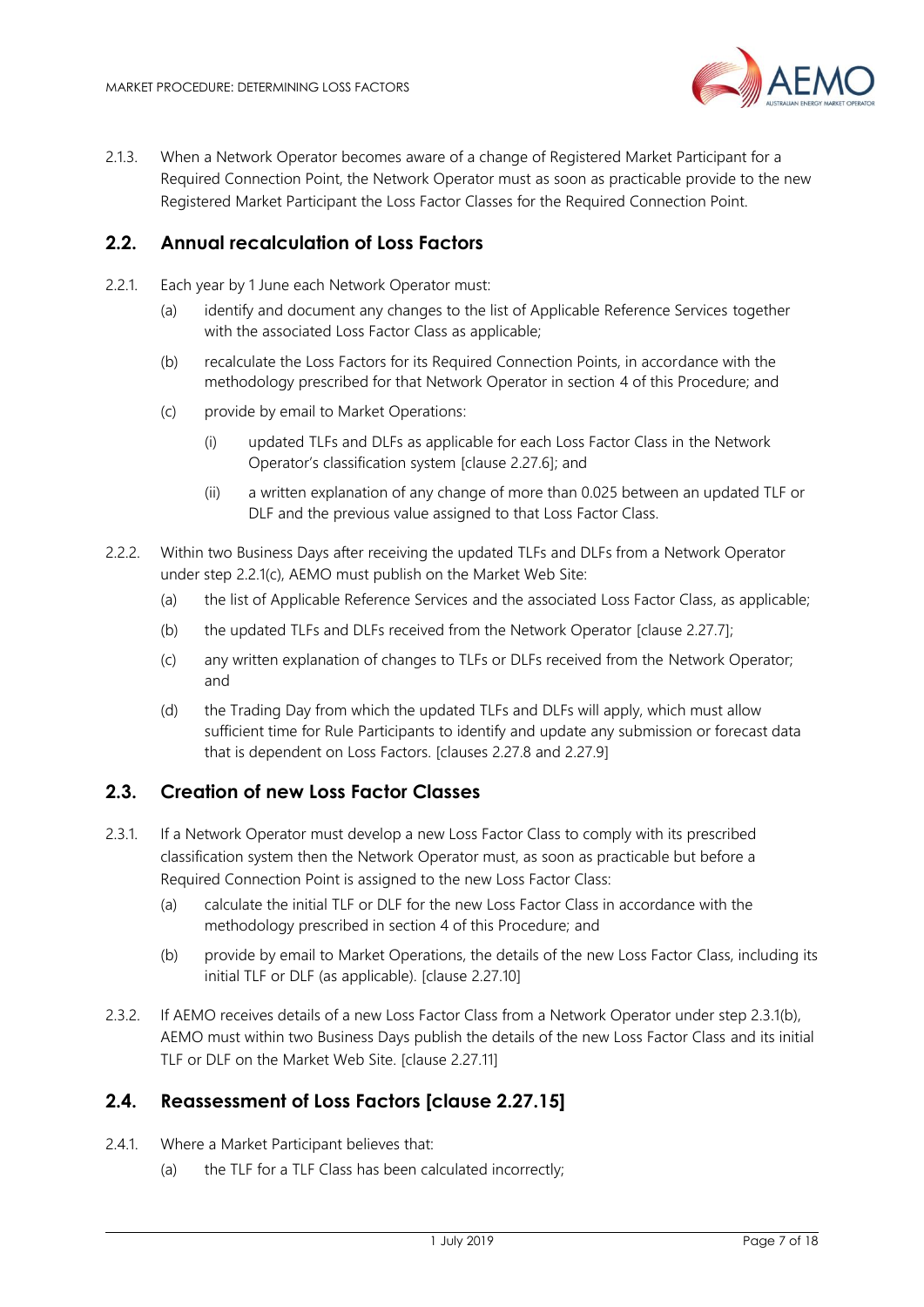

- (b) the DLF for a DLF Class has been calculated incorrectly; or
- (c) a Required Connection Point has been assigned to the wrong TLF Class or DLF Class,

the Market Participant may apply to AEMO for reassessment in accordance with clause 2.27.15 of the WEM Rules and this Procedure and AEMO must process an application in accordance with this Procedure.

- 2.4.2. A Market Participant may seek reassessment for any TLF or DLF applying to a Required Connection Point for which it is the Registered Market Participant.
- 2.4.3. To seek a reassessment the Market Participant must apply by email to Market Operations within 15 Business Days of the Market Participant receiving notification of the TLF or DLF it believes to be in error. The application must outline:
	- (a) the TLF or DLF believed to be in error; and
	- (b) the Market Participant's reasons for believing the TLF or DLF should be a different value.
- 2.4.4. AEMO must acknowledge receipt of an application for reassessment by email within one Business Day.
- 2.4.5. Within two Business Days after receiving an application for reassessment, AEMO must provide by email to the relevant Network Operator a notification which includes:
	- (a) details of the Market Participant's application; and
	- (b) the levels of audit that AEMO considers likely to be required, which may include any one or more of the following:
		- (i) Level 1 reviewing the reasons provided by the Market Participant for believing the TLF or DLF should be a different value and any reasons provided by the Network Operator for the TLF or DLF value as calculated;
		- (ii) Level 2 reviewing or analysing the data used to calculate the TLF or DLF; and
		- (iii) Level 3 reviewing, replicating or rerunning the models or calculation processes used to calculate the TLF or DLF.
- 2.4.6. Within two Business Days after receiving a notification under step 2.4.5, the Network Operator must advise AEMO by email:
	- (a) whether or not the Network Operator agrees that the relevant TLF or DLF is in error; and
	- (b) if the Network Operator does not consider the TLF or DLF is in error, the Network Operator's estimate of the reasonable costs it would expect to incur assisting AEMO with an audit.
- 2.4.7. If the Network Operator advises AEMO under step 2.4.6(a) that it agrees the TLF or DLF is in error, then AEMO must within one Business Day notify the Market Participant by email of the Network Operator's agreement.
- 2.4.8. If the Network Operator advises AEMO under step 2.4.6(a) that it does not consider the relevant TLF or DLF to be in error, then AEMO must within two Business Days provide by email to the Market Participant an indicative estimate of the likely costs of an audit, which must include:
	- (a) the estimated costs provided by the Network Operator under step 2.4.6(b); and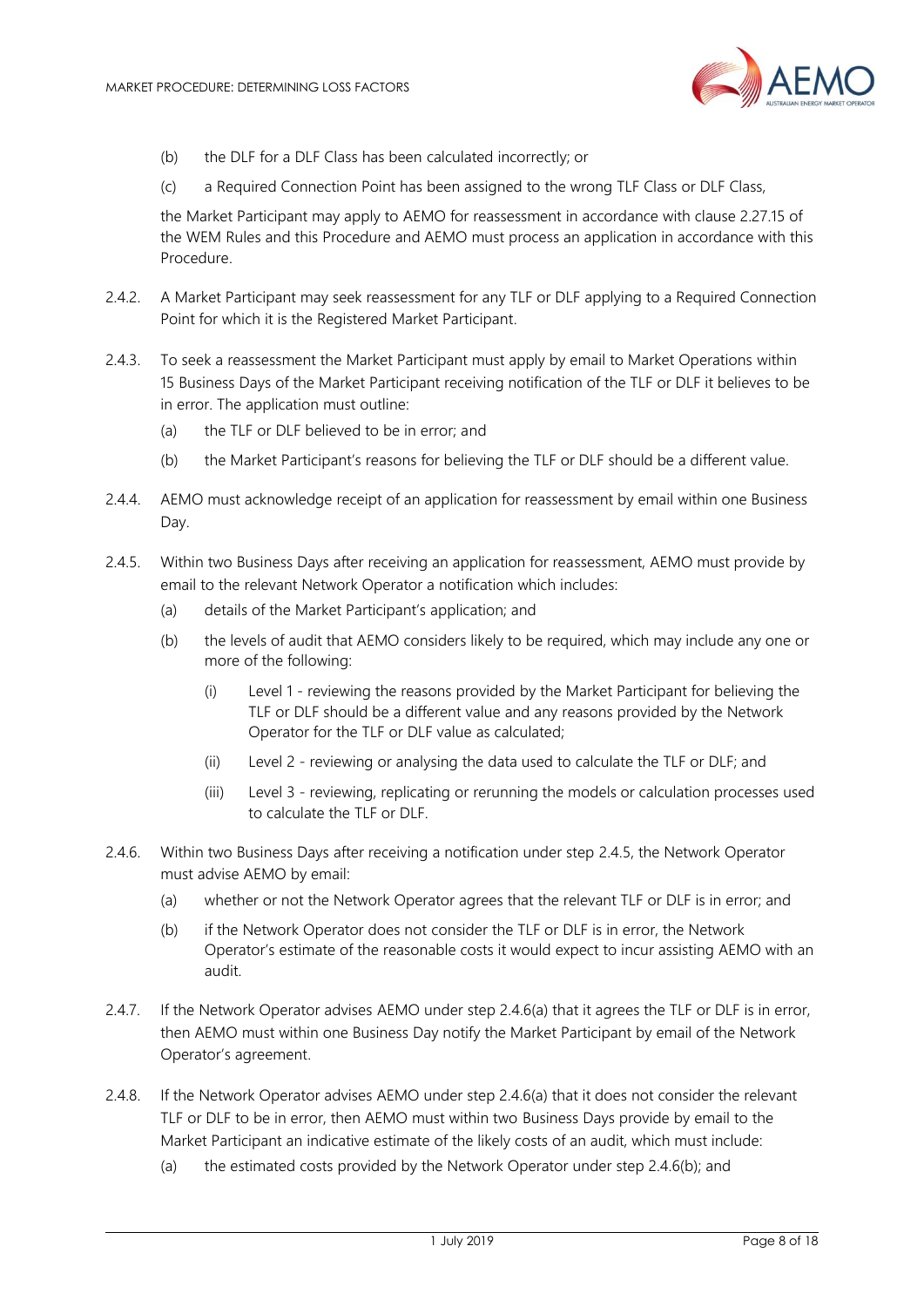

- (b) any reasonable costs, not otherwise included in AEMO's budget, that AEMO expects to incur in conducting an audit.
- 2.4.9. Within five Business Days after receiving an estimate of audit costs the Market Participant must confirm by email to AEMO whether or not it requires AEMO to proceed with the audit.
- 2.4.10. If AEMO receives confirmation from the Market Participant that the Market Participant requires AEMO to proceed with an audit, then AEMO must within two Business Days notify the Network Operator that AEMO will be conducting an audit. The notification must include:
	- (a) details of the Market Participant's application for reassessment;
	- (b) a request for access to the relevant data and calculations used in producing the TLF or DLF for the Loss Factor Class, or determining the Loss Factor Class for the Connection Point (as applicable), which may include:
		- (i) provision of written information to AEMO by the Network Operator; and
		- (ii) access to the Network Operator's premises, systems and personnel for AEMO to review relevant data and calculations, including the Network Operator providing a demonstration of any systems and processes used to calculate Loss Factors or replication of the process used to calculate the Loss Factors in dispute; and
	- (c) a date by which the Network Operator must comply with the request, which must be at least five Business Days from the date of AEMO's notification.
- 2.4.11. AEMO may, at its discretion, aggregate its audit of Loss Factor calculations that are the subject of Market Participant applications for reassessment under section 2.4 of this Procedure, provided AEMO adheres to the timing parameters outlined in this Procedure for each individual Market Participant's application for reassessment.
- 2.4.12. The Network Operator must comply with a request received under step 2.4.10(b) by the date set out in step 2.4.10(c).
- 2.4.13. Within 20 Business Days after receiving confirmation to proceed with an audit under step 2.4.9, AEMO must:
	- (a) conduct the audit; and
	- (b) notify by email to the Network Operator and to the Market Participant the findings of the audit.
- 2.4.14. Where an error in the calculation of a TLF or DLF for a Loss Factor Class is identified through an audit conducted under step 2.4.13(a) or is confirmed by a Network Operator under step 2.4.6(a), AEMO must direct the relevant Network Operator by email to recalculate the TLF or DLF. AEMO may also direct the Network Operator to recalculate any other TLFs or DLFs, where AEMO is of the view that a recalculation is warranted.
- 2.4.15. The Network Operator must provide any recalculated TLFs or DLFs to AEMO as soon as practicable after receipt of AEMO's direction to recalculate.
- 2.4.16. Within two Business Days after receiving a recalculated TLF or DLF from a Network Operator under step 2.4.15, AEMO must publish on the Market Web Site:
	- (a) the recalculated TLF or DLF; and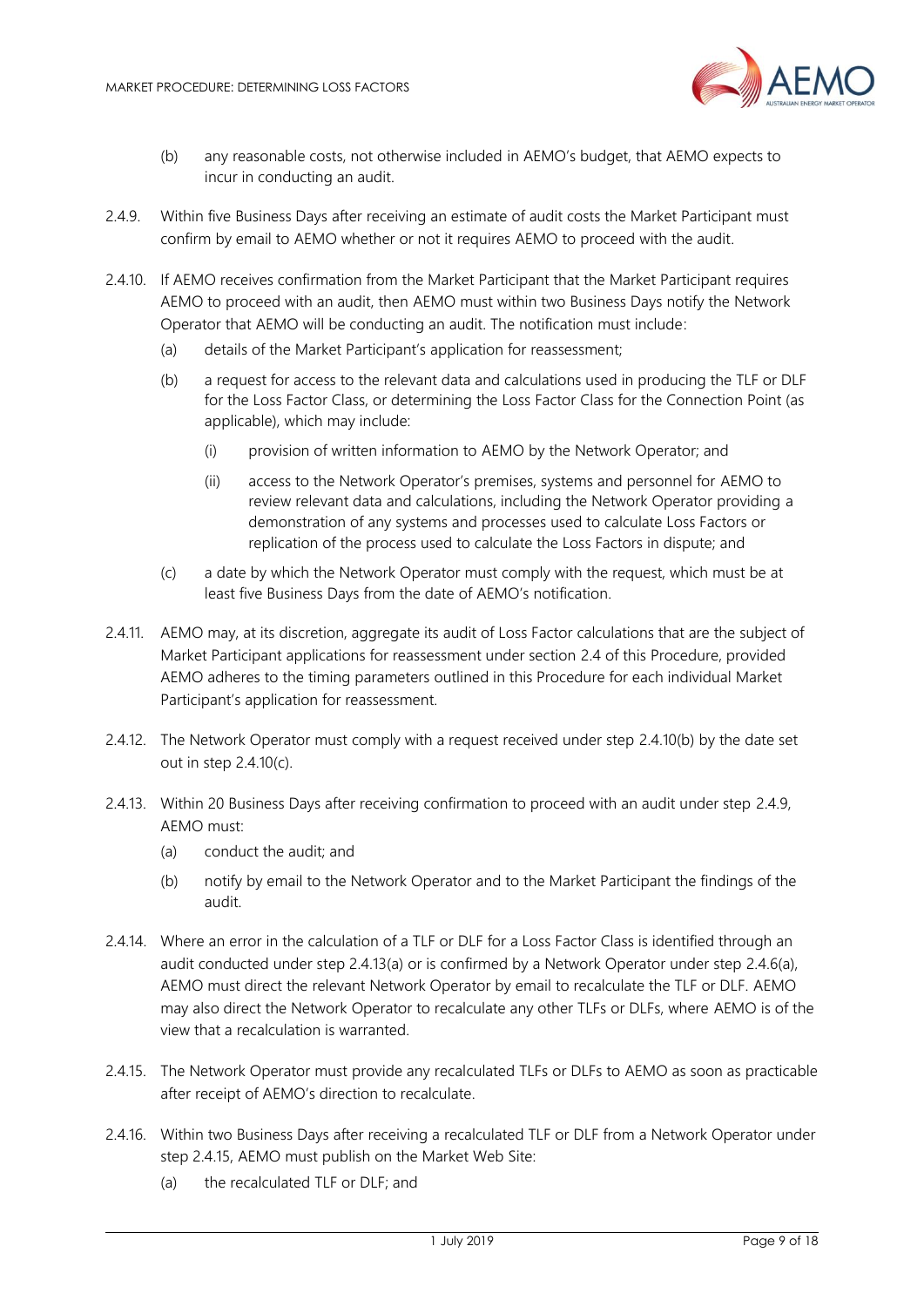

- (b) the Trading Day from which the recalculated TLF or DLF will apply, which must allow sufficient time for Rule Participants to identify and update any forecast or submission data that is dependent on Loss Factors.
- 2.4.17. Where an error in the assignment of a Required Connection Point to a Loss Factor Class is identified through an audit conducted under step 2.4.13(a) or is confirmed by a Network Operator under step 2.4.6(a), AEMO must direct the relevant Network Operator by email to correct the error and re-determine the Loss Factor Class.
- 2.4.18. Where directed by AEMO under step 2.4.17, a Network Operator must as soon as reasonably practicable:
	- (a) correct the error which caused the incorrect assignment;
	- (b) re-determine the Loss Factor Class for the Required Connection Point; and
	- (c) provide to AEMO and the Registered Market Participant:
		- (i) the new TLF Class or DLF Class (as applicable) for the Required Connection Point; and
		- (ii) the Trading Day from which the new Loss Factor Class will apply.
- 2.4.19. The costs of an audit conducted by AEMO under step 2.4.13(a), including any costs incurred by the Network Operator and any costs, not otherwise included in AEMO's budget, incurred by AEMO, are payable by the Market Participant who made the application for reassessment, unless the audit reveals:
	- (a) an error of more than 0.0025 in a TLF of DLF calculation; or
	- (b) an incorrect assignment of a Connection Point to a Loss Factor Class,

in which case all costs are payable by the relevant Network Operator. [clause 2.27.15(h)]

#### <span id="page-9-0"></span>**2.5. Failure to provide Loss Factors**

- 2.5.1. In the event a Network Operator fails to provide AEMO with a TLF or DLF, as required in accordance with this Procedure or the WEM Rules, AEMO must use the equivalent TLF or DLF from the previous year until such time as the Network Operator has provided AEMO with a new TLF or DLF and that TLF or DLF as appropriate has taken effect. [clause 2.27.16]
- 2.5.2. Where a Network Operator subsequently provides an updated TLF or DLF, the previous year's TLF or DLF will continue to apply until the commencement of the applicable Trading Day published by AEMO for the updated value in accordance with clause 2.27.8 of the WEM Rules.

# <span id="page-9-1"></span>**3. LOSS FACTOR CLASSIFICATION SYSTEMS [CLAUSE 2.27.4]**

#### <span id="page-9-2"></span>**3.1. TLF Classes – Western Power**

- <span id="page-9-3"></span>3.1.1. Western Power must define a unique TLF Class for:
	- (a) subject to step 3.1.2, each Connection Point on its transmission system at which a Scheduled Generator, Non-Scheduled Generator or Load is connected;
	- (b) each Zone Substation on its network;
	- (c) its transmission system as a whole as the Transmission SWIN Average TLF Class; and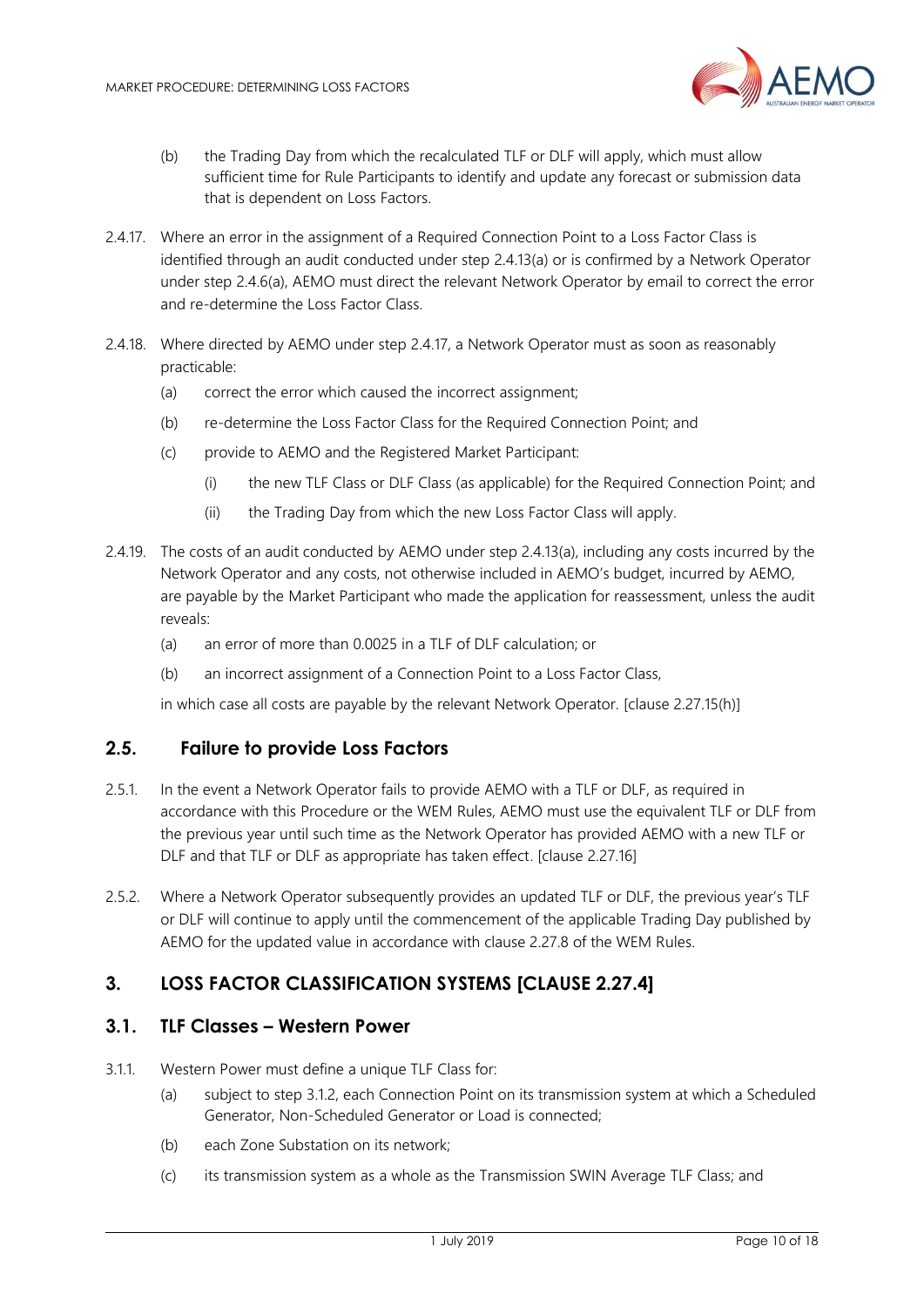

- (d) the group of Substations assigned to the Transmission Urban Average TLF Class.
- 3.1.2. Where multiple physical transmission connections at a Substation are identified as a single Connection Point by Western Power in an Access Contract, Western Power may define a single TLF Class to apply to each Scheduled Generator, Non-Scheduled Generator or Load connected at that Connection Point.
- 3.1.3. Western Power must assign each Required Connection Point on its network to a TLF Class in accordance with the following:
	- (a) if the Connection Point is on the transmission system it must be assigned to the specific TLF Class for the Connection Point prescribed in step 3.1.1(a); or
	- (b) if the Connection Point:
		- (i) is contracted on an Applicable Reference Service that is only available to Connection Points with Peak Consumption less than 1,000 kVA; or
		- (ii) has Peak Consumption less than 1,000 kVA,

it must be assigned to the Transmission SWIN Average TLF Class prescribed in step 3.1.1(c); or

- (c) if the Connection Point has Peak Consumption greater than or equal to 1,000 kVA and:
	- (i) the associated Substation identified in an Access Contract; or
	- (ii) the electrically closest Substation (if a Substation is not identified in the Access Contract),

is in the Urban or CBD Pricing Zones, the Connection Point must be assigned to the Transmission Urban Average TLF Class prescribed in step 3.1.1(d); or

- (d) if a specific Substation is identified in the Access Contract for the Connection Point, the Connection Point must be assigned to the TLF Class prescribed in step 3.1.1(b) for that Substation; or
- (e) the Connection Point must be assigned to the TLF Class prescribed in step 3.1.1(b) for the electrically closest Substation.
- 3.1.4. Western Power must assign the Notional Wholesale Meter to the Transmission SWIN Average TLF Class prescribed in step 3.1.1(c).

#### <span id="page-10-0"></span>**3.2. DLF Classes – Western Power**

- 3.2.1. Western Power must define a unique DLF Class for:
	- (a) Connection Points on the transmission system ("Transmission Connected");
	- (b) Connection Points connected to the network at the distribution busbar of a Zone Substation ("Zone Substation Connected");
	- (c) each Connection Point on the distribution system for which Western Power determines under step 3.2.3 that a specific DLF Class is required;
	- (d) each of the Applicable Reference Services in step 3.1.3(b)(i); and
	- (e) the Notional Wholesale Meter.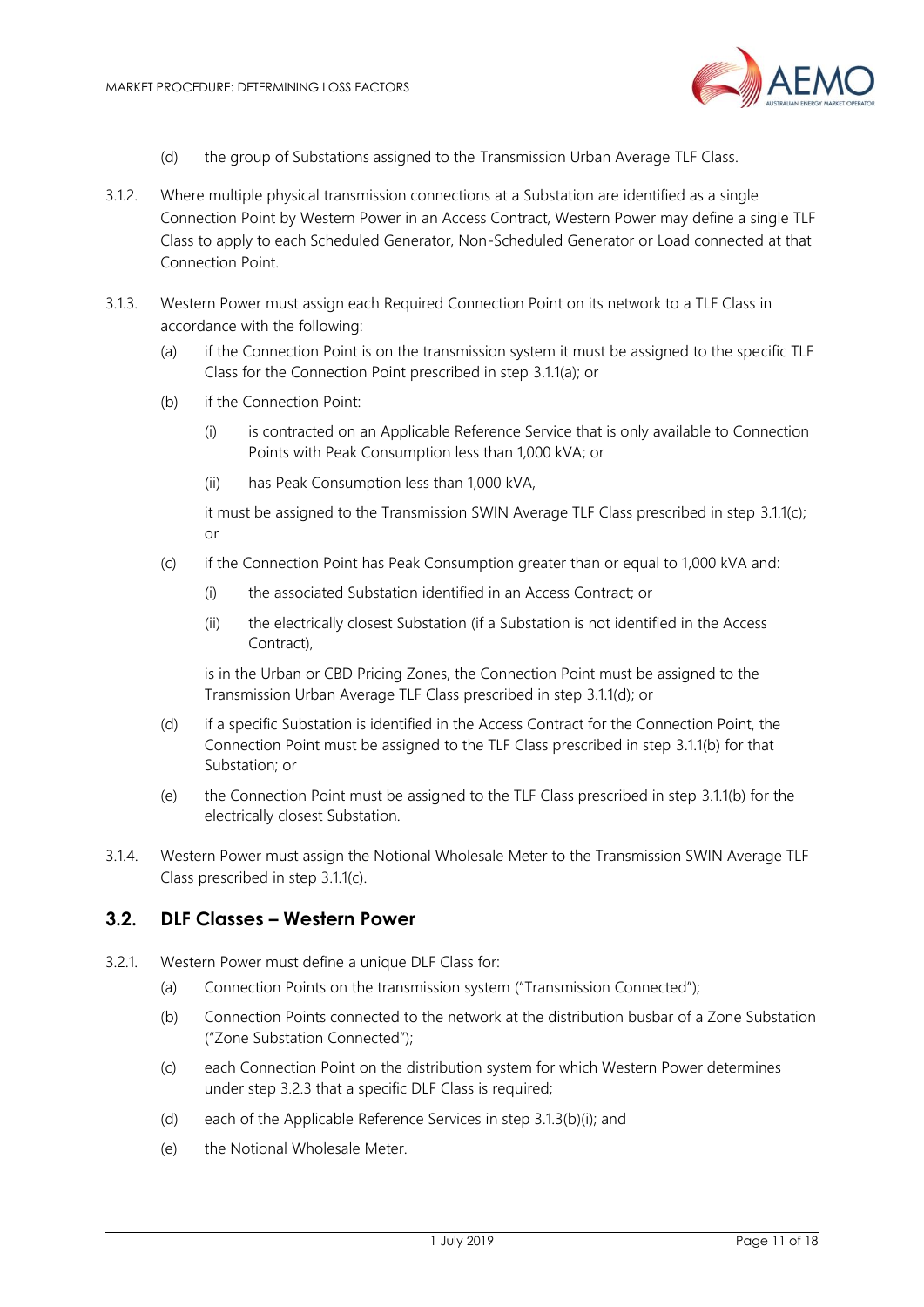

- 3.2.2. Where a site that is supplied by multiple distribution feeders is identified as a single Connection Point by Western Power in an Access Contract and Western Power defines a specific DLF Class for the Connection Point, then that DLF Class will be assigned to each National Metering Identifier (NMI) associated with the Connection Point.
- 3.2.3. Western Power must assign each Required Connection Point on its network to a DLF Class in accordance with the following:
	- (a) if the Connection Point is on the transmission system then it must be assigned to the Transmission Connected DLF Class prescribed in step 3.2.1(a); or
	- (b) if the Connection Point is connected to the network at the distribution busbar of a Zone Substation, it must be assigned to the Zone Substation Connected DLF Class prescribed in step 3.2.1(b); or
	- (c) if a Scheduled Generator, Non-Scheduled Generator or Interruptible Load is connected through the Connection Point, then the Connection Point must be assigned to a specific DLF Class defined for it in step 3.2.1(c); or
	- (d) if the Connection Point is contracted on one of the Applicable Reference Services listed in step 3.1.3(b) then it must be assigned to the DLF Class prescribed for the relevant Applicable Reference Service in step 3.2.1(d); or
	- (e) if the Connection Point is:
		- (i) has Peak Consumption greater than 7,000 kVA; or
		- (ii) an Entry Point,

it must be assigned to a specific DLF Class defined for it in step 3.2.1(c); or

- (f) if the Connection Point has Peak Consumption less than 1,000 kVA then:
	- (i) if the Connection Point is connected to the distribution system at low voltage (nominally 415 volts or less) and is located at a residential premise or a premise occupied by a voluntary/charitable organisation, it must be assigned to the Anytime Energy (Residential) Exit Service DLF Class; or
	- (ii) if the Connection Point is connected to the distribution system at low voltage (nominally 415 volts or less) and is located at a commercial premise, it must be assigned to the Anytime Energy (Business) Exit Service DLF Class; or
	- (iii) if the Connection Point is connected to the distribution system at high voltage (nominally greater than 415 volts), it must be assigned to the High Voltage Metered Demand Exit Service DLF Class; or
- (g) if the Connection Point is located greater than 10 km from:
	- (i) the associated Substation identified in an Access Contract; or
	- (ii) the electrically closest Substation (if a Substation is not identified in the Access Contract),

it must be assigned to a specific DLF Class defined for it in step 3.2.1(c); or

(h) if the Registered Market Participant has requested Western Power to calculate a specific DLF for the Connection Point at the Market Participant's expense in step 3.2.5 or step 3.2.7, the Connection Point must be assigned to a specific DLF Class defined for it in step 3.2.1(c); or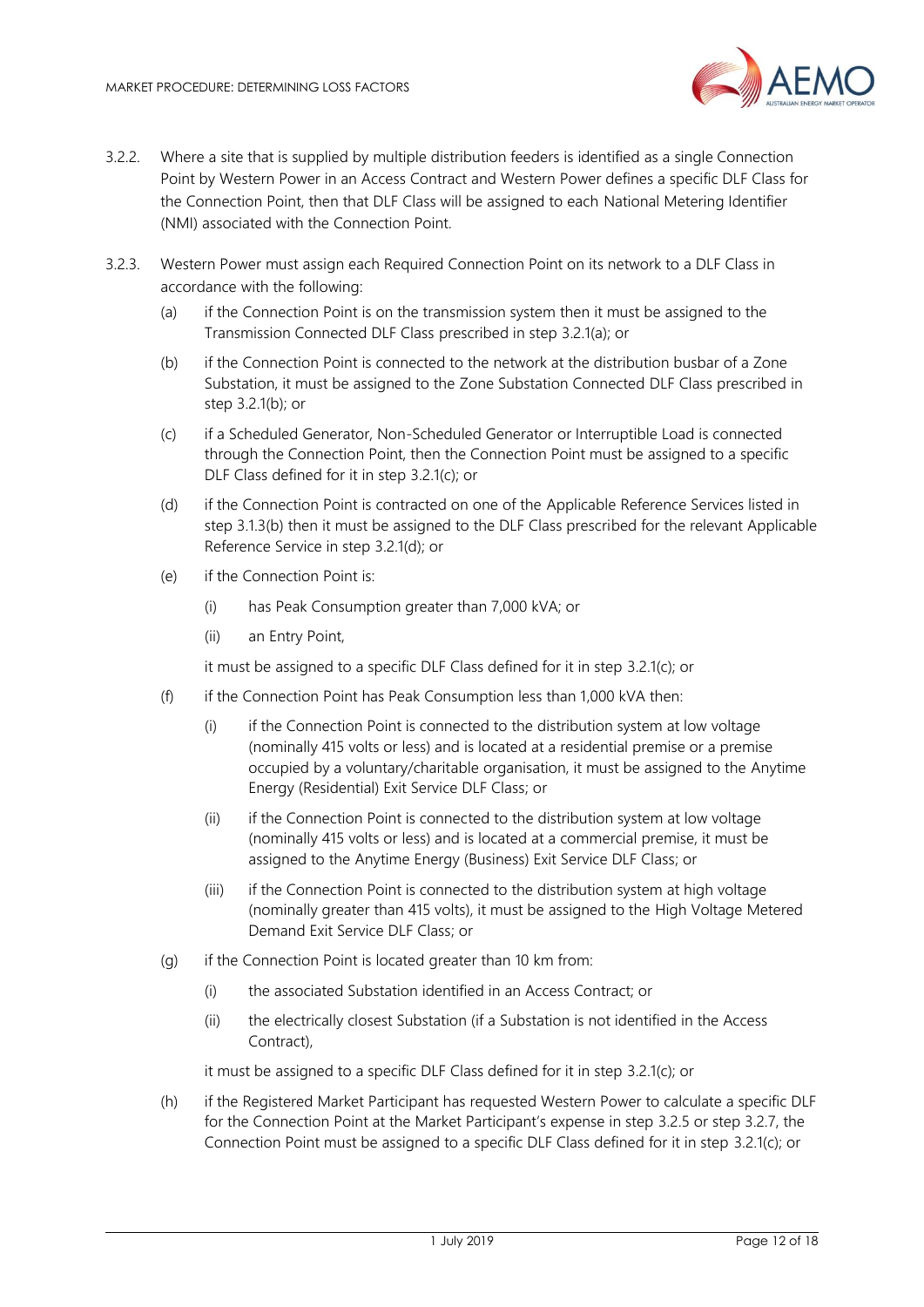

- (i) if the Connection Point is connected to the distribution system at high voltage (nominally greater than 415 volts) it must be assigned to the High Voltage Metered Demand Exit Service DLF Class; or
- (j) the Connection Point must be assigned to the Low Voltage Metered Demand Exit Service DLF Class.
- 3.2.4. Western Power must assign the Notional Wholesale Meter to the Notional Wholesale Meter DLF Class prescribed in step 3.2.1(e).

Requests for individual DLF calculations for eligible Connection Points

- 3.2.5. If a Required Connection Point on Western Power's network:
	- (a) has Peak Consumption between 1,000 kVA and 7,000 kVA inclusive; and
	- (b) is located 10 km or less from:
		- (i) the associated Substation identified in an Access Contract; or
		- (ii) the electrically closest Substation (if a Substation is not identified in the Access Contract),

the Registered Market Participant may request Western Power to calculate a specific DLF for the Connection Point at the Market Participant's expense, by notifying the Western Power account manager assigned to the Market Participant in writing.

- 3.2.6. Before recalculating its DLFs each year under step 2.2.1, Western Power must:
	- (a) identify those Connection Points that are eligible to have an individual DLF calculated at the Registered Market Participant's expense; and
	- (b) provide each affected Market Participant, through its Western Power account manager, with a list of its eligible Connection Points and request that the Market Participant confirm for which of these Connection Points an individual DLF is required.
- 3.2.7. If a Market Participant receives a notification under step 3.2.6(b), then within 10 Business Days it must notify its Western Power account manager, in writing, for which of its eligible Connection Points it requires the calculation of an individual DLF.

# <span id="page-12-0"></span>**4. LOSS FACTOR CALCULATION METHODOLOGIES**

#### <span id="page-12-1"></span>**4.1. TLF Methodology – Western Power**

Annual recalculation of TLFs

- 4.1.1. Western Power must select an appropriate industry standard program as its TLF Calculation Program.
- 4.1.2. Western Power must compile schedules of historical network load (exit) and generation (entry) energy quantities for each Trading Interval in the TLF Analysis Period, for each physical transmission connection on the boundary of its transmission system for which this information is available.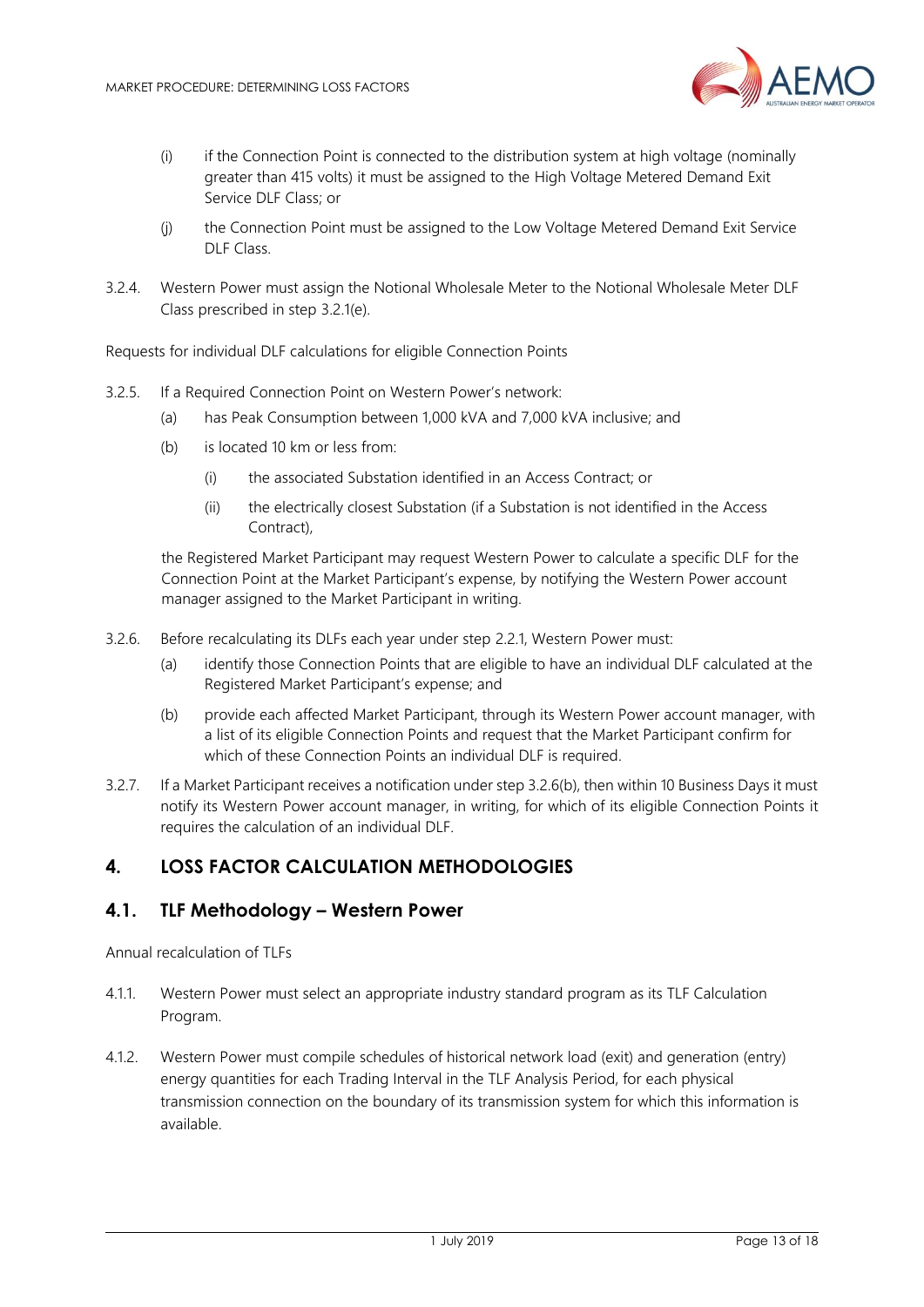

- 4.1.3. Where a physical transmission connection is used for both entry and exit, Western Power must compile separate schedules for each (i.e. entry and exit quantities must not be netted against one another).
- 4.1.4. Western Power must allocate each physical transmission connection on the boundary of its transmission system to a TLF Class as follows:
	- (a) if the physical transmission connection is identified as part or all of a Connection Point by Western Power in an Access Contract, then the physical transmission connection must be assigned to the TLF Class defined for that Connection Point in step 3.1.1(a); or
	- (b) if the physical connection point provides a connection to the distribution system then it must be assigned to the TLF Class defined for the relevant Zone Substation in step 3.1.1(b).
- 4.1.5. Where a single physical transmission connection is allocated to a TLF Class, Western Power must allocate the schedules of exit data and/or entry data (as applicable) for the physical transmission connection to that TLF Class.
- 4.1.6. Where multiple physical transmission connections are allocated to a TLF Class, Western Power must summate the schedules of exit and/or entry data (as applicable) compiled in step 4.1.2 for the physical transmission connection to produce single schedules of exit data and/or entry data (as applicable) for that TLF Class.
- 4.1.7. For any Trading Interval in the TLF Analysis Period, if total generation (as measured by the sum of the entry schedules identified in step 4.1.2) does not equal total load (as measured by the sum of the exit schedules identified in step 4.1.2) +/- 10%, then Western Power must exclude the data for that Trading Interval from the schedules determined for each TLF Class in steps 4.1.5 and 4.1.6.
- 4.1.8. Western Power must sufficiently document the source and processing of the generation and load information it uses to calculate TLFs to allow it to be reviewed should the information become subject to an AEMO audit.
- 4.1.9. Western Power must compile network topology information that reflects the actual system configuration, impedance and state, using its TLF Calculation Program. The base load flow case must include commissioned equipment as at 31 March in the relevant year and be representative of the typical system operating state consistent with the Western Power Drawing No TS1 (Transmission System Diagram).
- 4.1.10. Western Power must load the schedules described in steps 4.1.5 and 4.1.6, as amended as appropriate in step 4.1.7, into its TLF Calculation Program.
- 4.1.11. Western Power must have in place processes:
	- (a) to examine the information files for errors, including missing or erroneous data; and
	- (b) for reloading the correct information and recalculating data, as required, including a process to check that any error or changes required have been fixed.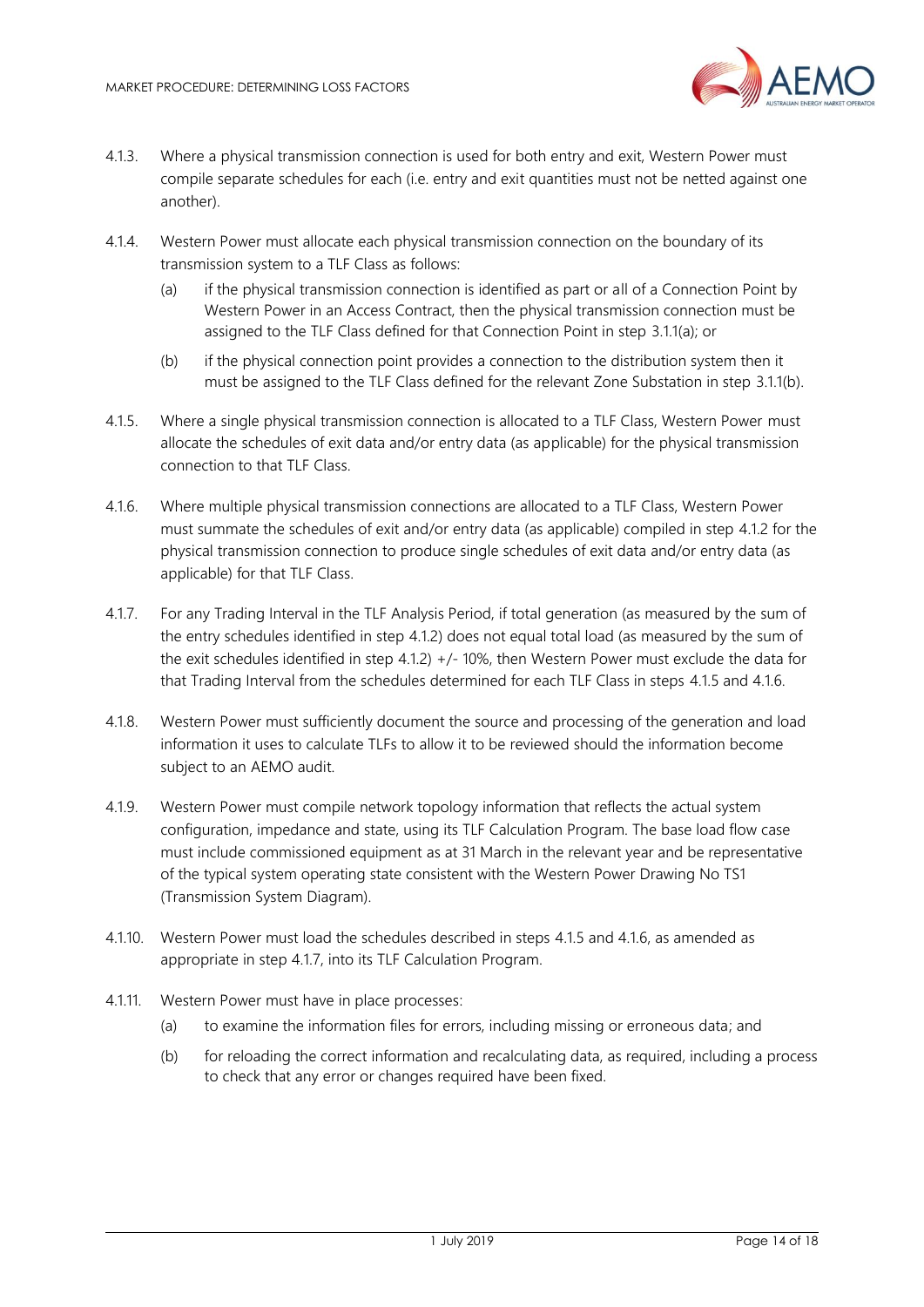

- 4.1.12. Western Power must use its TLF Calculation Program to calculate static average marginal Loss Factors for each modelled Exit Point and Entry Point. The calculation must involve the following steps:
	- (a) a load flow is solved for each Trading Interval in the TLF Analysis Period (except for Trading Intervals excluded in step 4.1.7) using the energy schedules compiled for each modelled Entry Point and Exit Point;
	- (b) a marginal Loss Factor is calculated for each modelled Entry Point and Exit Point for each Trading Interval with respect to the Reference Node; and
	- (c) the static average marginal Loss Factor for each modelled Entry Point or Exit Point is calculated as the energy weighted average of the marginal Loss Factors calculated for that Connection Point.
- 4.1.13. If either an Entry Point or an Exit Point (but not both) was modeled for a TLF Class in step 4.1.12 then Western Power must determine the TLF for that TLF Class to be the static average marginal Loss Factor calculated for that Entry Point or Exit Point (as applicable) in step 4.1.12(c).
- 4.1.14. If both an Entry Point and an Exit Point were modeled for a TLF Class in step 4.1.12 then Western Power must determine the TLF for that TLF Class to be the energy weighted average of the static average marginal Loss Factors calculated for the Entry Point and the Exit Point in step 4.1.12(c).
- 4.1.15. Western Power must calculate the TLF for the Transmission SWIN Average TLF Class as the energy weighted average of all the static average marginal Loss Factors calculated for Exit Points in step 4.1.12(c).
- 4.1.16. Western Power must calculate the TLF for the Transmission Urban Average TLF Class as the energy weighted average of all the static average marginal Loss Factors calculated for Exit Points for TLF Classes defined for Substations in the 'Urban' and 'CBD' Pricing Zones.

Calculation of a TLF for a new TLF Class

- 4.1.17. If a new Substation is commissioned then Western Power must assign the TLF of the electrically nearest Substation to any new TLF Classes defined for the new Substation or its Connection Points in steps 3.1.1(a[\)\(a\)](#page-9-3) or 3.1.1(b), until specific TLFs are determined for these TLF Classes in the next annual recalculation of Loss Factors.
- 4.1.18. If a new Connection Point is connected to an existing Substation then Western Power must assign the TLF for that Substation to the new TLF Class defined for the Connection Point in step 3.1.1(a), until a specific TLF is determined for this TLF Class in the next annual recalculation of Loss Factors.

#### <span id="page-14-0"></span>**4.2. DLF Methodology – Western Power**

Annual recalculation of DLFs

- 4.2.1. Western Power must determine from its information systems:
	- (a) the total net kWh consumption from its distribution system over the DLF Analysis Period ("Total Sales"); and
	- (b) the total kWh distribution losses over the DLF Analysis Period ("Total Losses").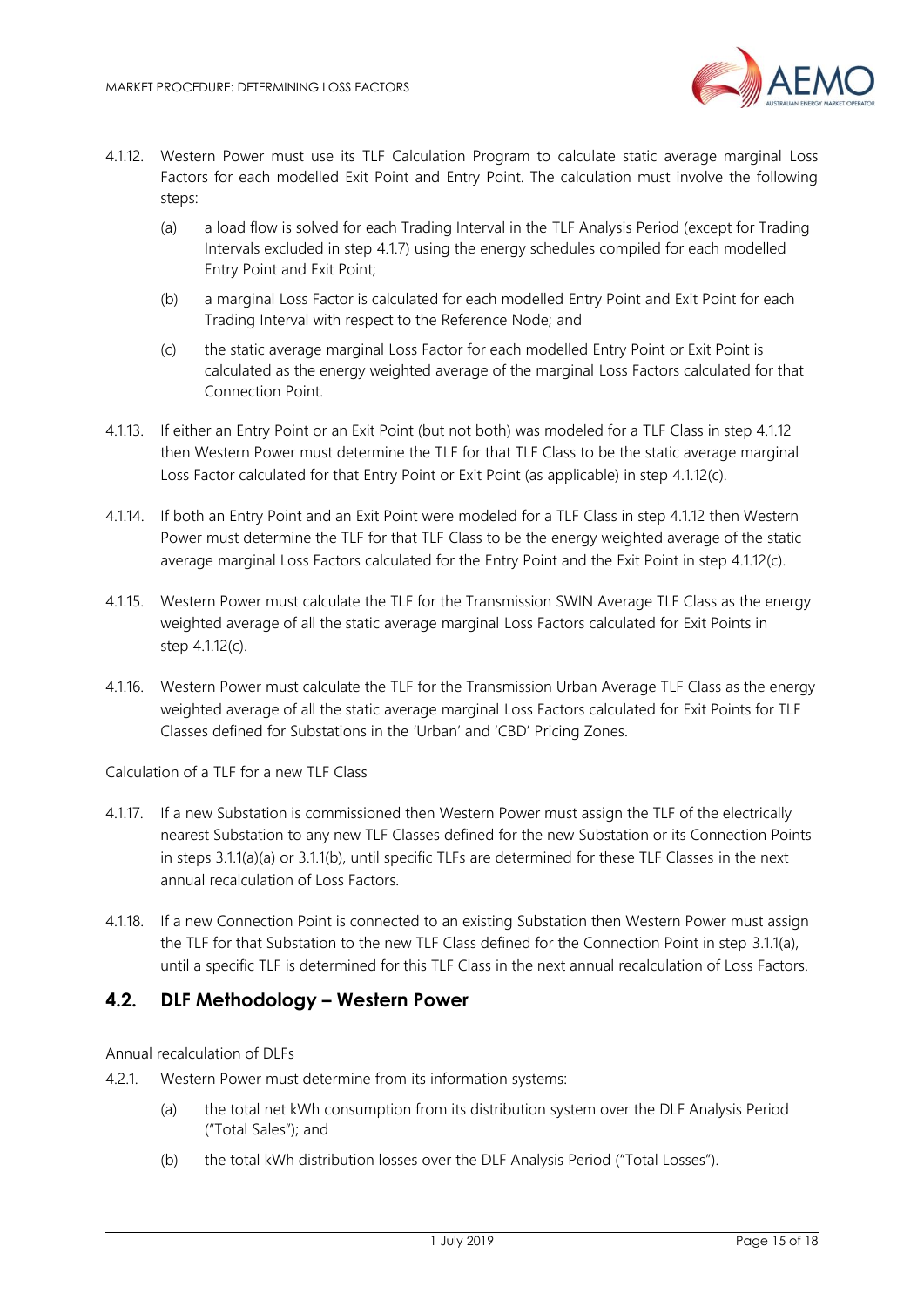

- 4.2.2. Western Power must assign a DLF to the Zone Substation Connected DLF Class that reflects typical Zone Substation transformer losses incurred by a Connection Point connected to the network at the distribution busbar of a Zone Substation.
- 4.2.3. Western Power must identify each Connection Point on its distribution system for which:
	- (a) the calculation of an individual DLF is required under steps  $3.2.3(c)$ ,  $3.2.3(e)$  or  $3.2.3(q)$ ; or
	- (b) the Registered Market Participant has confirmed that an individually calculated DLF is required in step 3.2.7.
- 4.2.4. For each Connection Point identified in step 4.2.3, Western Power must:
	- (a) compile details of the Connection Point's maximum demand or Declared Sent Out Capacity (as applicable), network configuration and feeder peak demand, where these details may be sourced from historical data in Western Power's information systems or from forecasted values if Western Power considers these to be more appropriate;
	- (b) use an appropriate industry software package to calculate an individual DLF for the Connection Point using the formula and methodology detailed in Schedule 4 of the *Electricity Distribution Regulations 1997*; and
	- (c) assign the calculated DLF to the DLF Class defined for that Connection Point.
- 4.2.5. Where an individual DLF must be determined for a site that is supplied by multiple distribution feeders but is identified as a single Connection Point by Western Power in an Access Contract, Western Power must determine DLFs for each feeder as described in step 4.2.4(b), and then calculate the DLF for the DLF Class as the average of the calculated DLFs.
- 4.2.6. Western Power must determine the DLFs for the High Voltage Metered Demand Exit Service DLF Class and the Low Voltage Metered Demand Exit Service DLF Class using appropriate assumptions with regard to losses on high voltage lines and in distribution transformers.
- 4.2.7. Western Power must apply the DLFs calculated in steps 4.2.2, 4.2.4 and 4.2.6 to the total net kWh consumption ("sales") for the applicable Connection Points to calculate the losses attributable to these Connection Points over the DLF Analysis Period.
- 4.2.8. Western Power must allocate the remaining losses (i.e. Total Losses minus losses calculated in step 4.2.7) amongst the remaining Connection Points on the distribution system according to their contracted Applicable Reference Service, based on the estimated relative contribution to peak load losses of typical customers on each of the relevant Applicable Reference Services.
- 4.2.9. Western Power must use the losses assigned to each Applicable Reference Service in step 4.2.8 and the sales for each of these Applicable Reference Services over the DLF Analysis Period to calculate DLFs for each of the DLF Classes for the Applicable Reference Services determined in step 3.1.3(b)(i).
- 4.2.10. Western Power must apply the DLFs calculated in step 4.2.9 to the sales for the applicable (interval metered) Required Connection Points to calculate the losses attributable to these Connection Points over the DLF Analysis Period.
- 4.2.11. Western Power must calculate the DLF for the Notional Wholesale Meter DLF Class as one plus the ratio of the remaining losses (i.e. Total Losses minus losses calculated in steps 4.2.7 and 4.2.10) to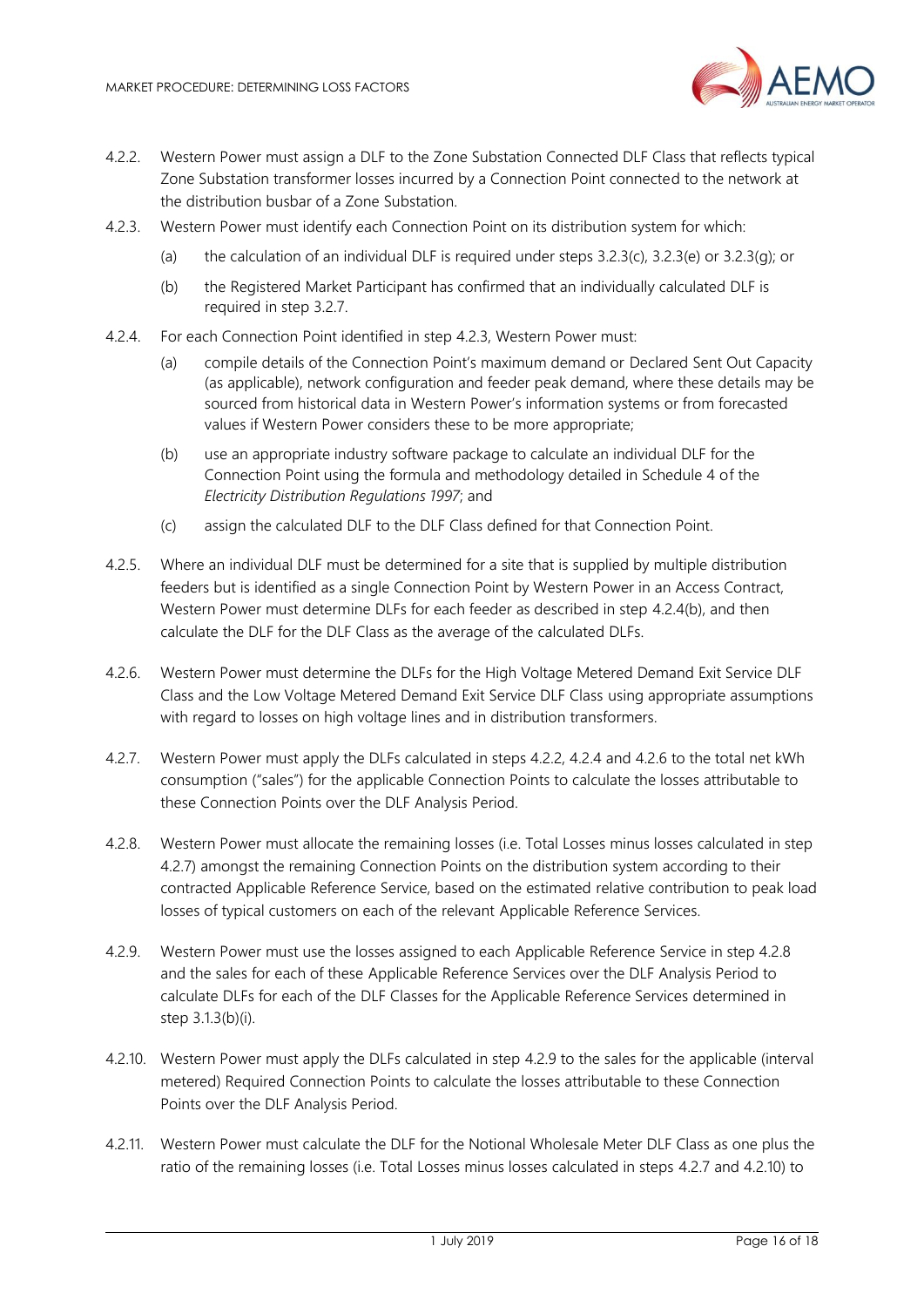

the remaining sales (i.e. Total Sales minus sales for the Connection Points whose losses were calculated in steps 4.2.7 and 4.2.10).

4.2.12. Western Power must assign a DLF of one to the Transmission Connected DLF Class.

Calculation of a Distribution Loss Factor for a new Distribution Loss Factor Class

4.2.13. If a Market Participant requests Western Power to calculate an individual DLF for a Connection Point in step 3.2.5, Western Power must calculate the individual DLF using the methodology outlined in step 4.2.4 of this Procedure.

## <span id="page-16-0"></span>**5. DOCUMENTATION, PROCESS CHANGE AND REVIEW**

#### <span id="page-16-1"></span>**5.1. Documentation requirements**

- 5.1.1. A Network Operator must have in place internal procedures for calculating Loss Factors.
- 5.1.2. A Network Operator must sufficiently document all of its methodologies, models, software, data sources and internal procedures used for Loss Factor calculation to allow for these to be reviewed should the Loss Factor calculations become subject to an AEMO audit under step 2.4.13(a) or review under step 5.3.1.
- 5.1.3. If requested by AEMO, a Network Operator must assist AEMO in responding to a query raised by or on behalf of a Rule Participant about the processes used by the Network Operator to calculate Loss Factors.

#### <span id="page-16-2"></span>**5.2. Changes to a Network Operator's Loss Factor calculation processes**

- 5.2.1. A Network Operator must obtain approval from AEMO before it makes a material change to the methodologies, models, software, data sources or internal procedures it uses for Loss Factor calculation. To seek approval the Network Operator must apply by email to Market Operations. The application must include:
	- (a) details of the proposed change and its potential impacts on the calculation of Loss Factors by the Network Operator; and
	- (b) evidence of testing undertaken by the Network Operator to demonstrate the change does not adversely impact on the accuracy of the Network Operator's Loss Factor calculations.
- 5.2.2. AEMO must acknowledge receipt of an application made under step 5.2.1 by email within one Business Day.
- 5.2.3. Within five Business Days of receiving an application under step 5.2.1, AEMO may request the Network Operator by email to provide to AEMO any further information or test evidence AEMO considers necessary to assess the application.
- 5.2.4. If the Network Operator receives a request from AEMO under step 5.2.3 then the Network Operator must comply with that request as soon as practicable.